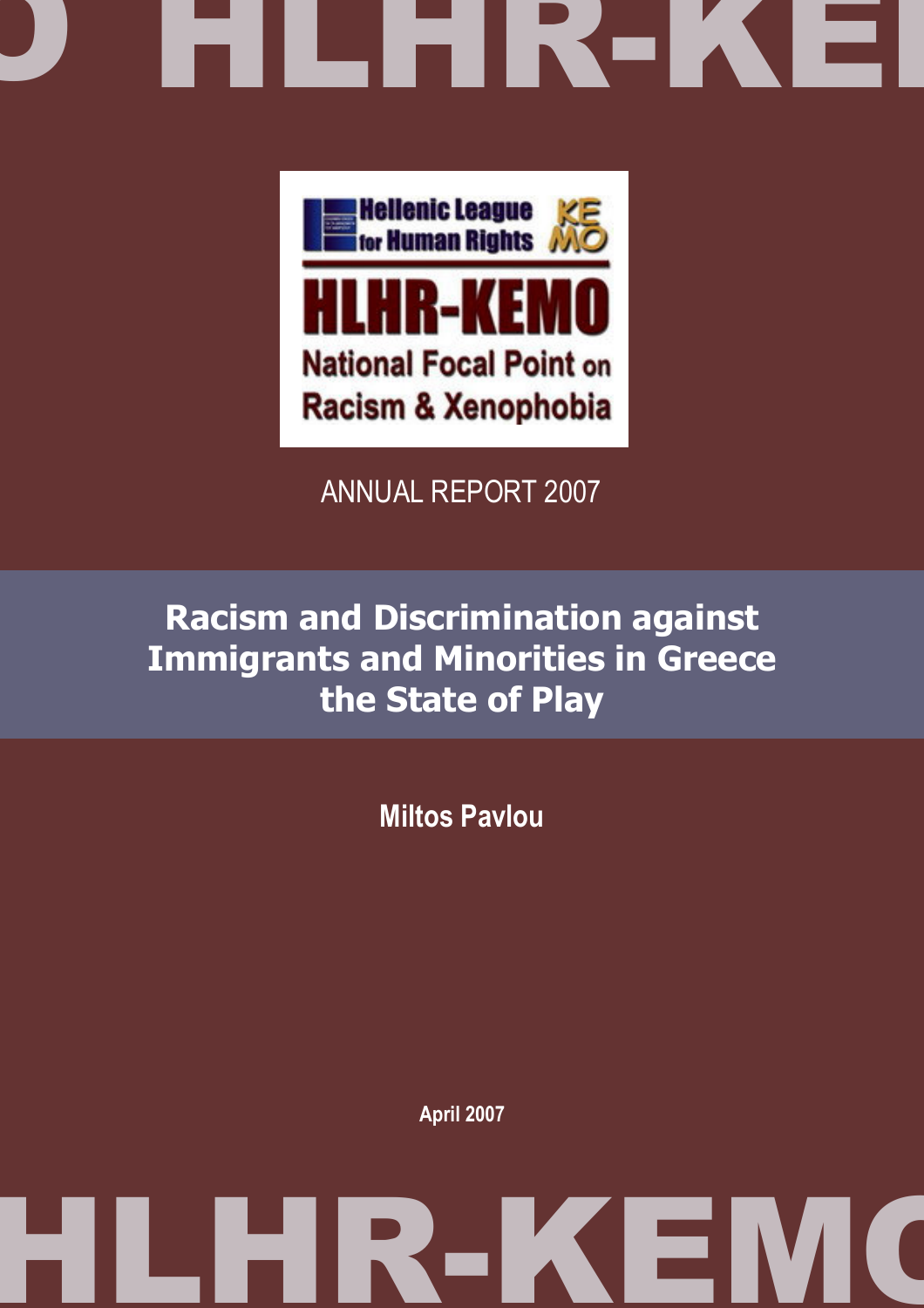

#### **CONTENTS**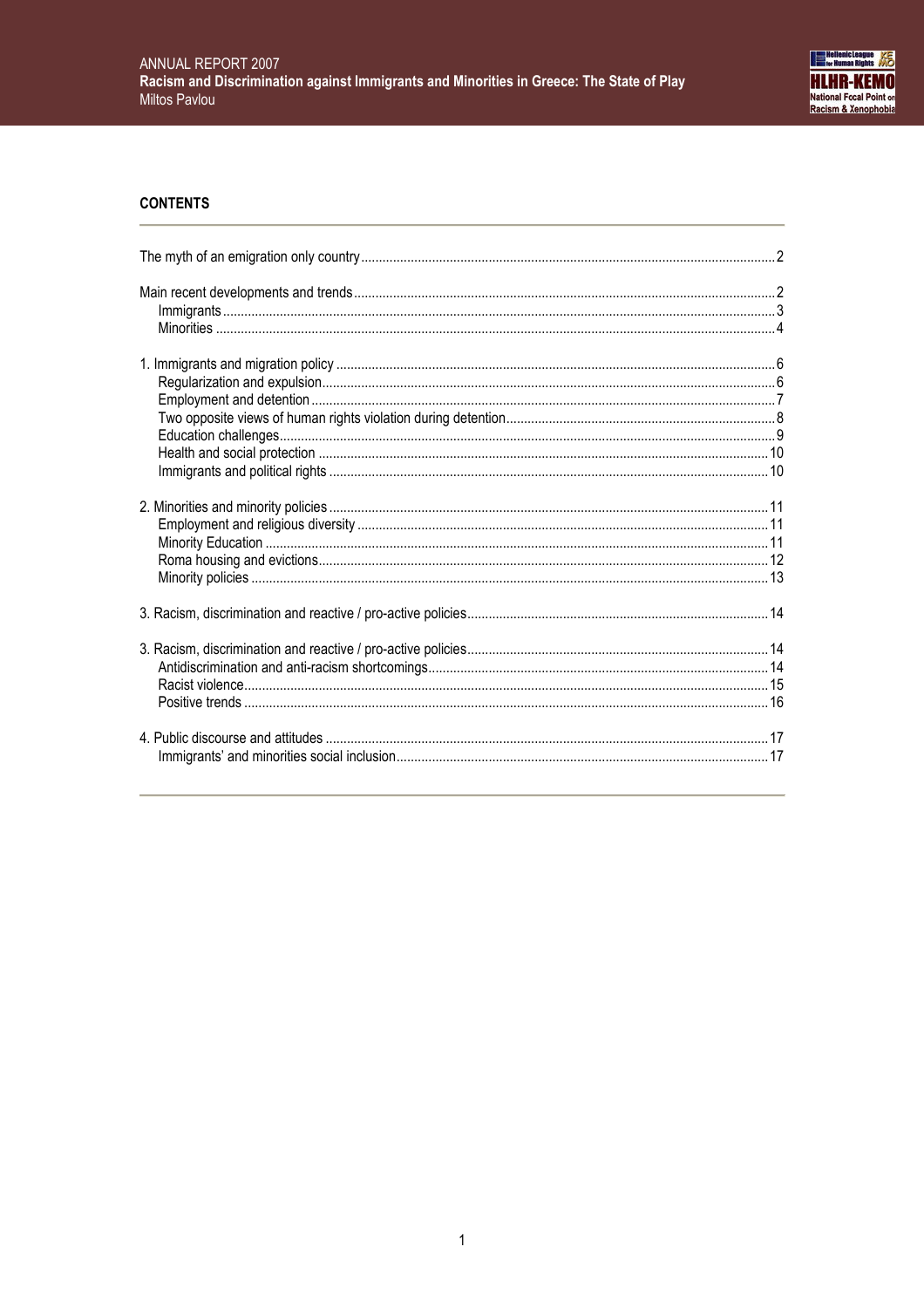

#### HLHR-KEMO

#### Annual Report 2007

#### Racism and discrimination against immigrants and minorities in Greece: the state of play

Miltos Pavlou 1

#### The myth of an emigration only country

One of the most widely accepted concepts about migration and minorities in Greece, that in fact resembles a myth, is that the latter as a nation-state has always been a homogeneous country and that only recently, namely in the 1990s, it has become that of immigration-reception. Moreover, the state acknowledges the existence of only one minority - the Muslim one of the Western Thrace - recognized through international treaties of the early  $20<sup>th</sup>$  century. It denies such connotation ('minority') for social groups like Roma, gypsies etc. In reality however, Greece of the  $20<sup>th</sup>$ century has been an emigration, as well as an immigration country, especially following the exchange of populations after clashes with the vanishing Ottoman Empire, and due to territorial enlargement whether through wars and treaties, bilateral agreements, or by opening to the Arab world in the second half of the  $20<sup>th</sup>$ century. On the other hand, Greece has indeed seen the growth of the percentage of foreign residents from a modest 2,5% in 1990, to 10% in 2001, according to the national census and other estimates. Immigrant population has increased four times its size since 1991, from 270.000 to 1,15 million persons. Most of them live in Athens (17% of the population total) and in Thessaloniki (7%).

The landscape of immigration, minority and anti-discrimination policies in Greece is largely marked by issues of recognition and of articulation of long term state initiatives and planning, as well as by shortcomings, critical social exclusion, racism phenomena and macro-political challenges.

This paper aims to expose an overview of the situation, the main trends, as well as the problems and challenges concerning immigrants, minorities and discrimination issues in Greece.

Main recent developments and trends

 $\overline{a}$ <sup>1</sup> Director of HLHR-KEMO – RAXEN National Focal Point. hlhr-kemo@hlhr.gr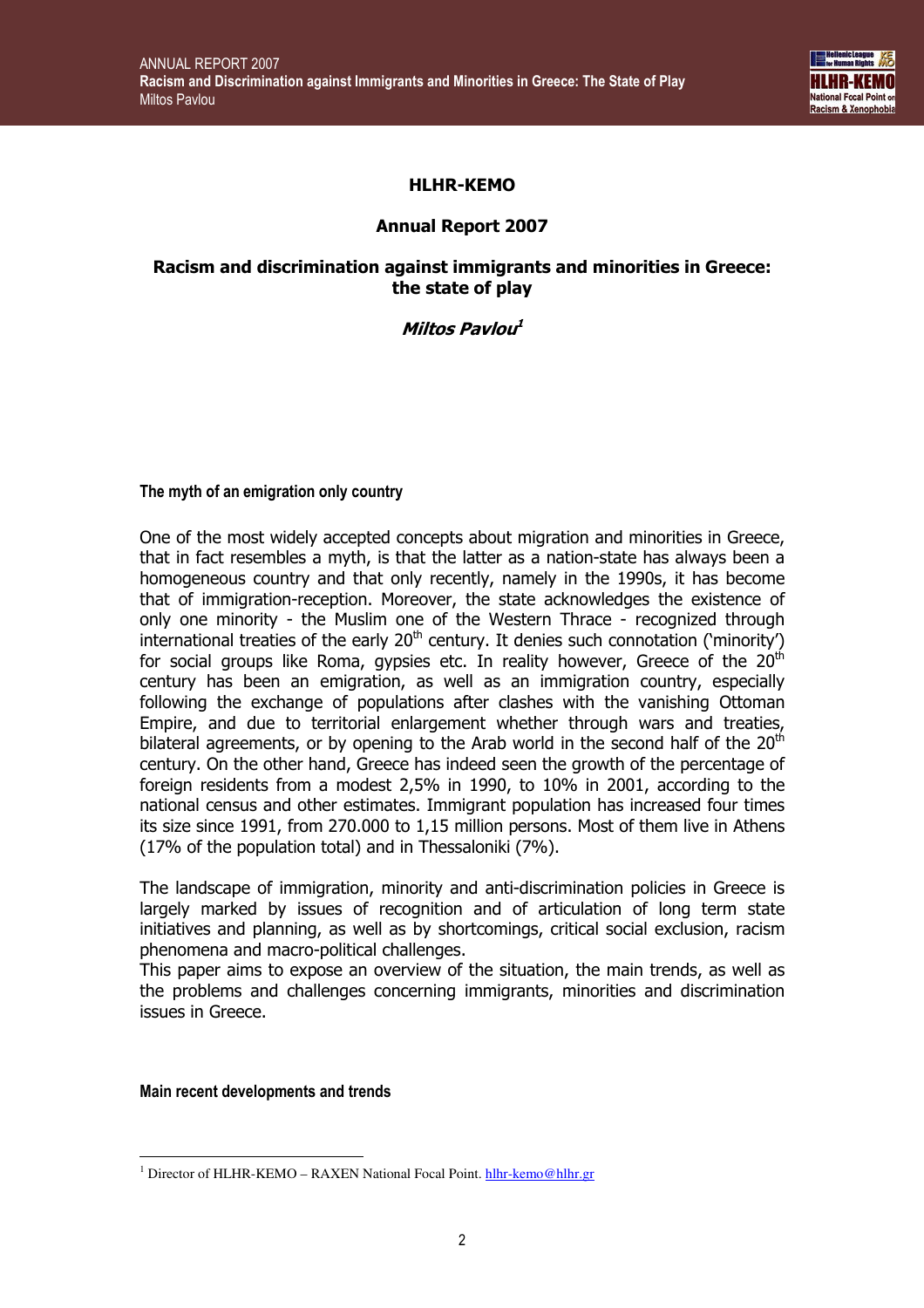One the one hand, between the years 2000-2005, some significant steps were taken by the Greek government regarding Roma housing and minorities' education programs, as well as introduction of anti-discrimination legislation (transposing the Race and Equality EC Directives). Furthermore, a major shift of public debate has taken place, especially as far as integration of immigrants and religious freedom are concerned.

On the other hand, state policies and initiatives in relation to racism, discrimination and the respect of equality are far from efficient while some are not even existent. This is especially true for combating anti-immigrant and anti-Roma racist violence and intolerance, forced evictions of Roma families' without offering a viable alternative or any means for housing, and police violence and impunity due to inefficiency of disciplinary internal procedures. There is a clearly inefficient operation of the anti-discrimination 'Equality bodies', and an absence of a central coordination, action plans and data collection mechanisms (mostly concerning racism and discrimination).

At the same time, debate in the public sphere marks a net shift and improvement towards a progressively more visible discourse about immigrant and minorities' rights and their integration into the Greek society. Nevertheless, this remains a declarative rhetoric, yet to lead to concrete policies, as surveys and numbers show a persistent intolerant attitude and racist violence trend. The migration management system is in perennial crisis. The relevant legislation is subject to repeated amendments and is mostly expressed through successive regularization programs.

The main points regarding the current situation and the most recent alarming trends are as follow:

#### **Immigrants**

- A series of irregular immigrant workers legalization campaigns in the period 2001-2005 lead to the increasing participation of migrants in the social security system, though a large number still remains employed in the grey economy. All regularization programs provided amnesty to the employers and workers were the only ones obliged to pay social security contributions. Not all of them met the requirements of the law and thus remained under an illegal residence status.
- In view of complete lack of a policy for second and third generation of immigrants in summer 2006 new provisions have been adopted through a ministerial decision for regularizing those minors and adults, who are students or graduates of Greek primary, secondary schools or Universities. Nevertheless, this regularization aims at integration into the migration management system that still requires continuous legal employment in order to remain in regularity. Without a more generous citizenship policy the young immigrants born in the country remain in limbo and their issues are unresolved.
- A consequent and unchanged aspect of the immigrants and minorities' integration pattern in the labor market is that they receive lower wages and pay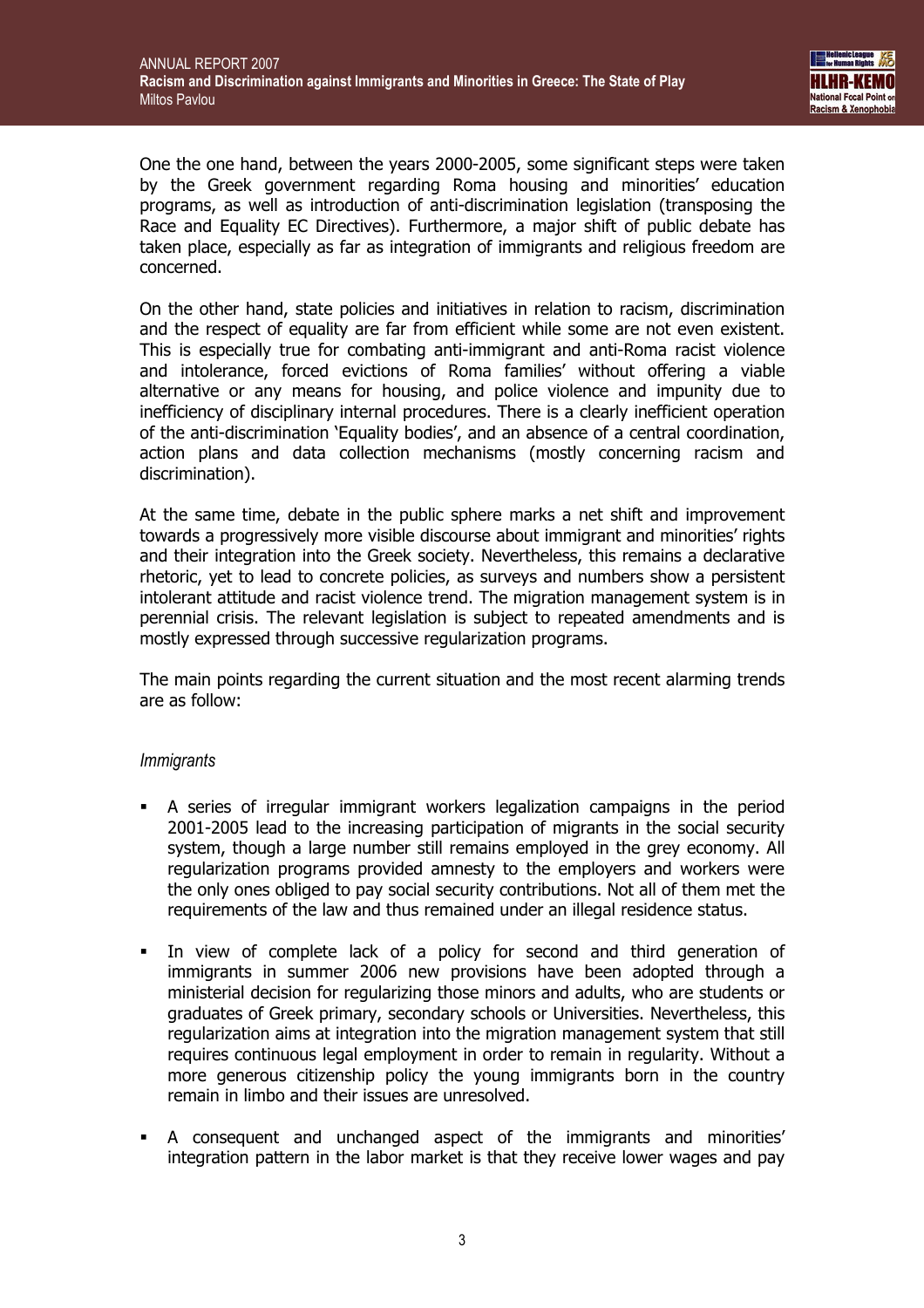higher social security contributions, although there are increasing claims of higher wages backed by the national and local worker unions. Furthermore, the National Action Plan for Employment still does not include immigrants as a target group.

- As far as self-employment is concerned there are contradictory trends. Success stories of immigrants are reported by the research, while on the other hand there is and increasing trend of legislative limitations and restrictions in their entrepreneurship (among various prerequisites provided by law n.3386/2005 in order to be allowed to start a business such is the requirement of a 60.000  $\epsilon$ bank deposit).
- Living conditions in the refugee reception and detention centres, especially on the Aegean islands, and in the police departments throughout the country remain unacceptable and degrading for human dignity, as depicted by a long list of international and national organizations. There is an absence of any special treatment of minors and women or of the possible trafficking victims, while expulsion of unaccompanied minors is the norm.
- The dropout rate remains higher and increasing for immigrant children in relation to the total students' population in primary and secondary education, especially for educational levels above the compulsory.

Recent legislative efforts show that the political participation even for consultations is firmly denied to immigrants, the individual initiatives at a local level being the only exception.

#### **Minorities**

- According to available official data, there has been a net improvement of the situation concerning the education of Roma and Muslim minority children since the 1990s. However, there are contradictory reports about Roma children enrolment and dropout rates.
- A persisting trend is that enrollment of Roma children in ordinary community schools continues to cause tension, intolerance and violent reactions, in some cases obliging the Roma children to attend special Roma school units, despite the firm commitment of the administration to avoid segregation of minorities in education.
- Despite the fragmentary efforts of the state, the Roma living, health and sanitary conditions in improvised settlements still remain a major social and humanitarian emergency.
- The housing program addressing the Roma community members, through bank loans under privileged terms represents a positive trend of the last years, and a major change in relation to the years 2000 and before. However, there is a low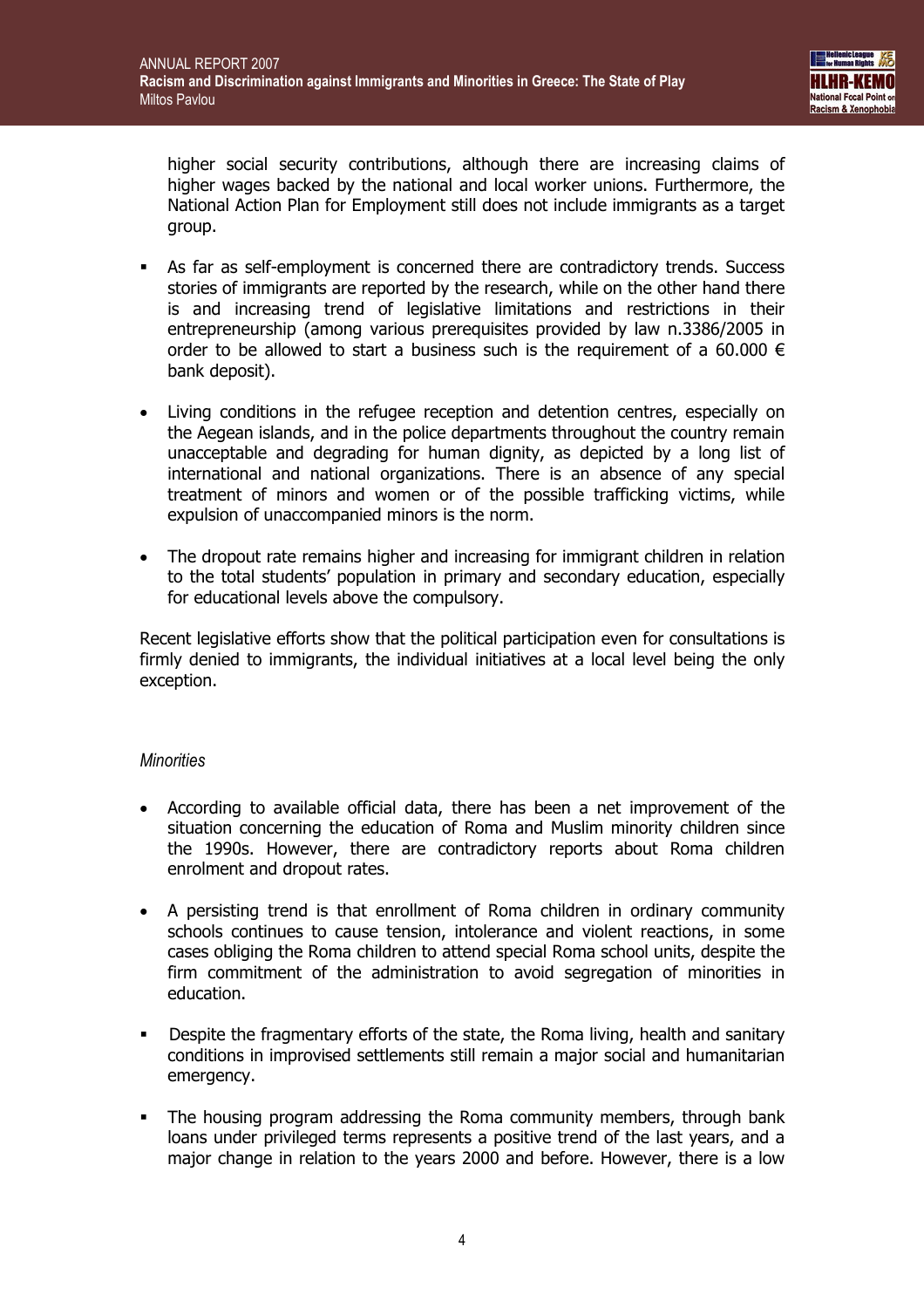rate of approvals and effective loans granted are thus not corresponding to the Roma housing needs. Furthermore, there are accusations of mismanagement of such funds and of loans not ending up in the hands of their lawful beneficiaries.

In the last years (2004-2005) there has been an increase of evictions of Roma dwellings in the areas where major cultural and sport events had taken place or are going to take place in the near future (2004 Olympic Games of Athens, Patras Cultural Capital of Europe 2006, Votanikos area, site of a new Football Stadium). These are inevitably accompanied by tensions, local society intolerance and violent attacks against Roma.

#### Anti-racism and anti-discrimination

- Negative stereotypes against minority groups and legitimising of racial violence have proven difficult to extinguish. Experience has shown that occasional tensions such as a football game may provoke racist violence and clashes or even murders of immigrants.
- In the past years, the extreme right-wing groups have been targeting specific geographic areas of the country, especially where pro-immigrant initiatives and civil society sensibility is particularly prominent. However, such groups and their racist and intolerant activities are strongly opposed by the civil society and parliamentary and political parties and actors. Recently the extreme right-wing groups take advantage of sports fanatism, drawing its supporters from and operating within the fan clubs, and expressing through hooliganism, the unregulated impunity area.
- There is no operative action plan against racism and racist violence. No crime incident has ever been prosecuted on the basis of the relevant anti-racist penal legislation (law 927/1979). There is no court cases' jurisprudence, and official data on complaints on the grounds of discrimination are extremely limited, while the only existing data come from the Greek Ombudsman, equality body responsible for discrimination by the public authorities.
- Declarative and verbalist political determination and firm commitment in combating racism and discrimination still waits to become productive through the application of the anti-discrimination legislation and the full operation of the equality bodies.
- Although the antidiscrimination directives existed on the political agenda for years (since 2001) until their transposition in 2005, there has been no diversity management or anti-discrimination policy in employment sector, whether public or private. The public awareness of the anti-discrimination legislation and existence of the equality bodies is highly limited or hardly existent.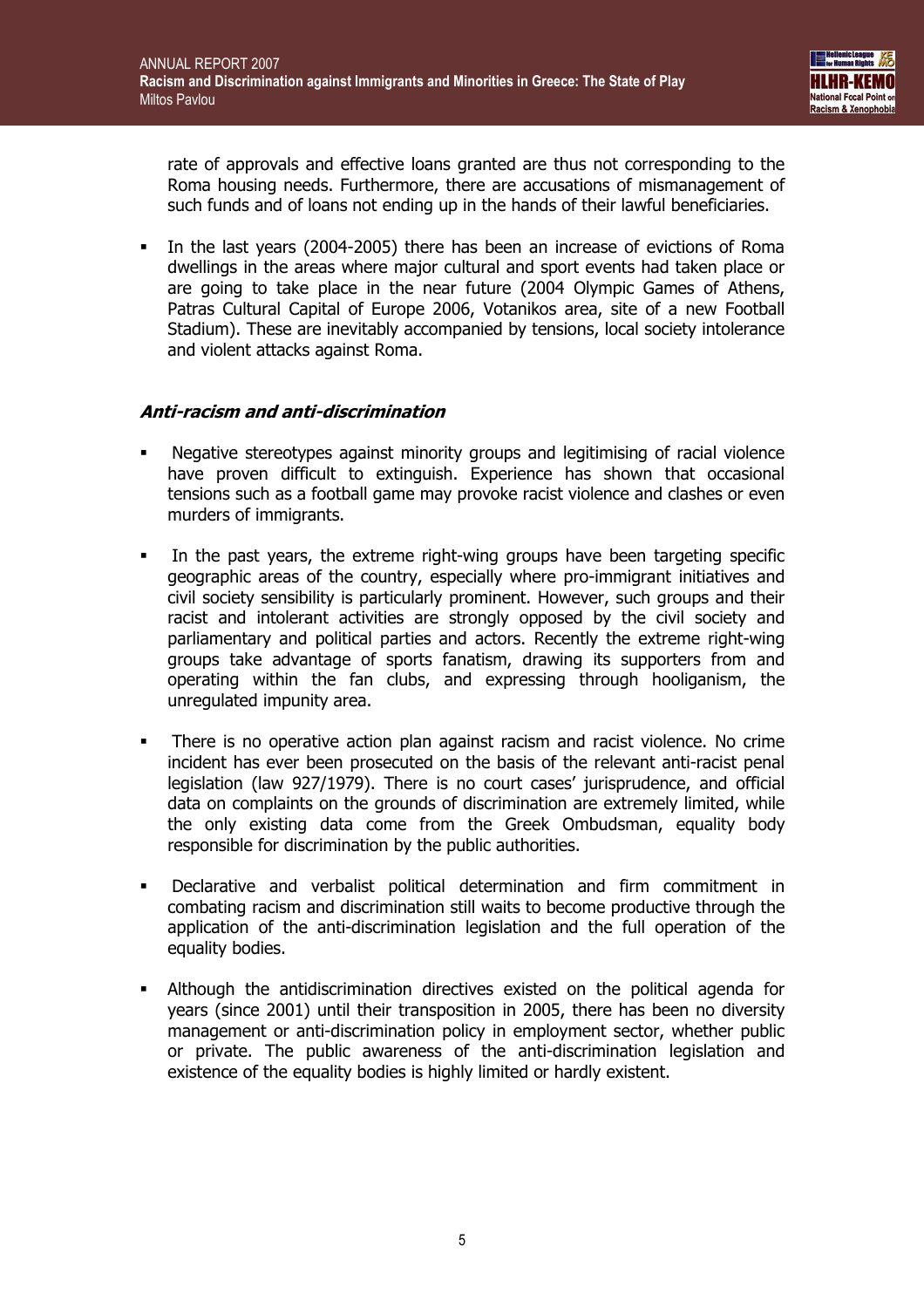

#### 1. Immigrants and migration policy

#### Regularization and expulsion

One of the most widely known aspects of the Greek migration management system in the years 2001-2004, which is rather indicative of its inefficiency, is that due to long delays and administrative dysfunctions, residence and work permits were delivered to immigrants after their expiration date.

Furthermore, a strict bureaucratic system for admission to enter the country for work purposes has lead to hundreds of thousand of undeclared immigrant workers. In 1997, 2001, 2002, 2005 and 2006 successive legalization programs took place in an effort to regularize irregular immigrants. These legalization campaigns provide amnesty to employers, while immigrant workers are called to pay social security contributions along with the expensive fees in order to regularize their work and residence status for 1 year.

The most recent data at the end of 2006 indicate that only 285.840 residence permits were in force, while the immigrant population is estimated to range between 800 thousand (the minimum of foreign residents recorded by the 2001 national census) and 1.2 million persons (the estimate made by various agencies, such as the government Migration Policy Institute). These numbers may fluctuate according to the administration capacity to face the excessive workload; however the valid permits certainly did not exceed half a million.

It is also clear that Greece tends to delay full transposition or to avoid full implementation of the 'integration' long term residence status directive. Up to date no such application has been possible to submit to the authorities, even though migration in Greece is clearly marked by a long term or lifelong residence pattern, mostly by immigrants from neighboring countries. Whereas the aspect of long term residence status could potentially lead much more easily to the integration of immigrants, it also prompts the administration and the political elites to take a more negative stance towards the rights, recognition and participation of immigrants. This happens due to an ethnocentric fear of future minority issues and imaginary threats to the presumed ethnic homogeneity of the country (more on the legal and administrative aspects of the LTR directive transposition below).

During the years 1991-2005, the police implemented a policy of increasing administrative expulsions of immigrants, especially of Albanians, as official data show.

Administrative expulsions in Greece are on the rise over the last decade, since the expelled immigrants often return into the country illegally, thereby increasing the 'stock' of illegal third country nationals.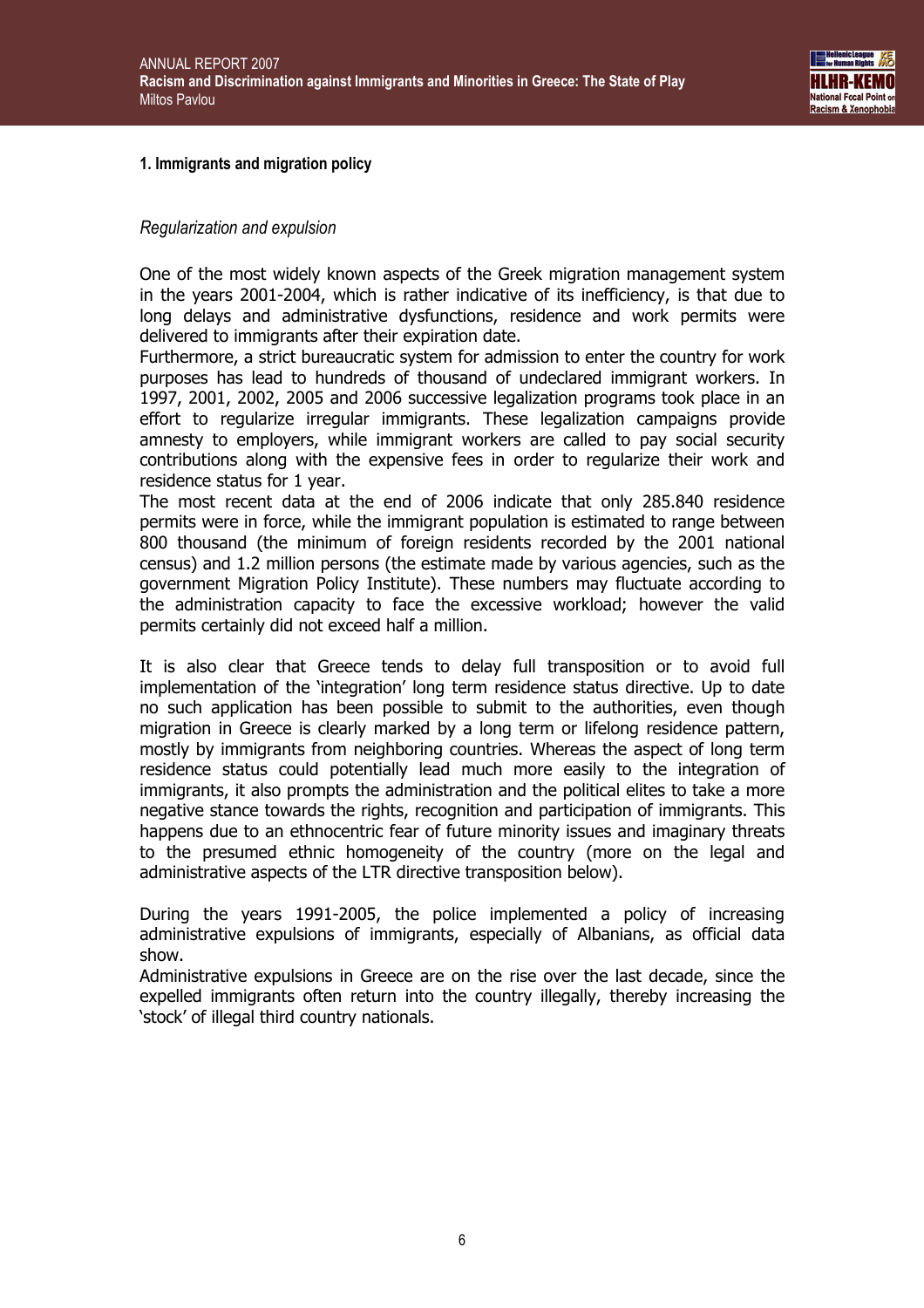



#### Administrative expulsions –main nationalities



#### Employment and detention

The migration policy that prolongs the perennial insecurity of the suspended immigrant status, preserves the subaltern and vulnerable position of the immigrants in the labour market. It seems that there is an absence of a specific integration policy on immigration and that there are rather fragmentary measures and contradictory policies. The National Action Plan for Employment still does not include immigrants as a target group.

Surveys and researches on integration of immigrants and minorities' in the labor market show that the latter receive lower wages and pay higher social security contributions. There are however increasing claims of higher wages backed by the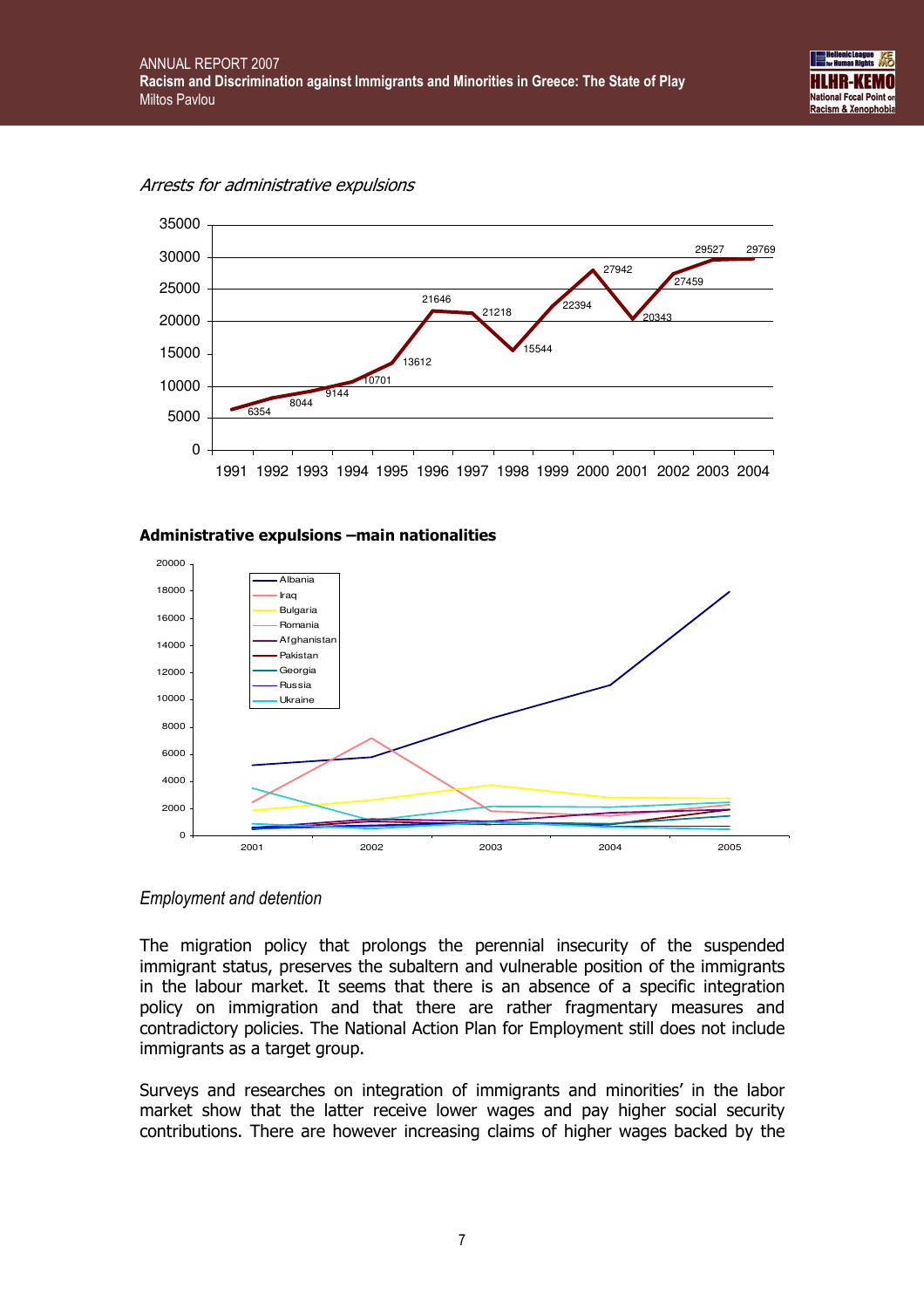

unions of national and local workers. There are also increasing legislative limitations and restrictions in their entrepreneurship, concerning access to certain professions. On the other hand, the protection of irregular immigrant workers in informal economy is far from actuated. The legalization programs are not accompanied by measures or incentives to keep immigrant workers' employment regular, legal and away from the informal economy. The following chart shows the levels of illegal employment of immigrants found by the Labour Inspection Body. The Greek economy is marked by one of the higher percentages of informal activity and black labour among EU countries, estimated close to 40-50% of the GDP:



Regarding the reception policies, the living conditions in the refugee reception and detention centres, especially in the Aegean Islands and the police departments throughout the country still remain unacceptable in many cases and degrading for human dignity, as depicted by a long list of international and national organizations. Two of the most pressing interventions are exercised by the Greek Ombudsman especially for the detention and expulsion of unaccompanied minors (www.synigoros.gr/reports/SR-detention-expulsionOCTOBER-2005.pdf) and by the Commissioner for Human Rights of the Council of Europe.

#### Two opposite views of human rights violation during detention

Two court cases, one of an Athens court and the other of the European Court for Human Rights reflect two diametrically opposite views about human rights violations during police detention of immigrants; one of the Greek administration and justice system and the other of the Strasbourg court and under the umbrella of the ECHR:

- The Athens Court of Appeal endorsed the argumentation of the Greek State (Minister of Finances) to appeal against a court decision to provide pecuniary compensation of 12,000  $\epsilon$  to a Bangladeshi citizen who was illegally detained by the authorities for one year under degrading conditions. The court reduced the indemnity to 3000  $\epsilon$ . In particular, according to the appeal and the 2<sup>nd</sup> degree court decision, the immigrant is considered to be co-responsible for the ill-treatment he suffered as a detainee because of his illegal residence in the country despite the order to leave. Moreover, the court accepted the argument given by the Minister of Finances in his appeal that "*irregular migrants are responsible for the increase in the* criminality rate" and that "when they break the law, the behaviour of the police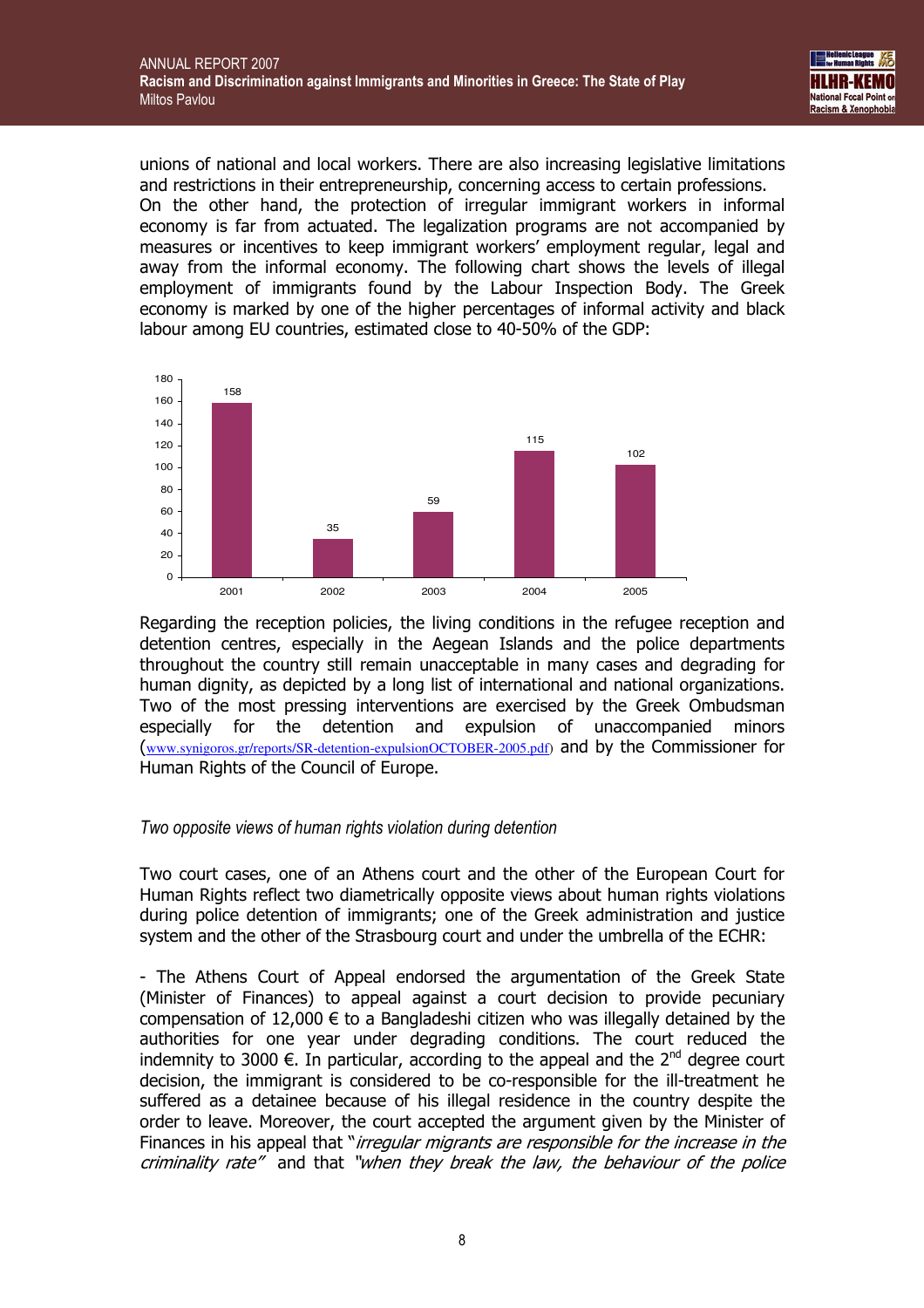officers is justified on the grounds of attempting to contain such crime rate", and that "ill-treatment of detained immigrants does not offend their dignity under the light of the superior need to protect the Greek territory from the uncontrollable illegal migration wave".<sup>2</sup>

- The European Court of Human Rights has published its Chamber judgment in the case of Kaja v. Greece<sup>3</sup> concerning inhuman detention conditions. The Court held unanimously that there had been a violation of Article 3 of the European Convention on Human Rights (prohibition of inhuman or degrading treatment) with respect to the conditions of the applicant's detention in the police detention centre in Larissa. Under Article 41 of the Convention (just satisfaction), the Court awarded the applicant 5,000 euros (EUR) for non-pecuniary damage.

The above discrepancy indicates serious shortcomings in combating discrimination and racism against immigrants and minorities in Greece not only by the administration, but also by the judges and the justice system. In fact racism and discrimination seem not to be an issue at all, let alone ground for political accountability and responsibility. When the same finance minister made publicly racist comments against black people a couple of years ago (2005), no official response, excuse, apology or even denial or disclaimer was provided, despite a relevant journalist question at the government press briefing<sup>4</sup>. Nevertheless, the relevant TV video fragment published on the web (YouTube) in early 2007<sup>5</sup>, with the Finance Minister stating in front of the laughing audience that "*this is a niger, not a* human being" still astonishes the viewers (4000 views in 1 month).

#### Education challenges

The rapidly increasing participation of  $2<sup>nd</sup>$  generation immigrant children in education is accompanied by an ever larger dropout rate, which remains higher for immigrant children in relation to the total students' population in primary and secondary education, though it is not to attribute to school performance. Isolated incidents of exclusion and discrimination against them are recorded, especially in relation to national festivities and parades, mainly due to the strongly ethnocentric aspects of Greek education. The main issues raised during the past years were one, the prohibition of enrolment of children of undocumented immigrants, later on withdrawn due to the Ombudsman intervention, and two, the question of whether alien pupils should carry the national flag during school parades. The later issue provokes intolerant reactions at the local level every year.

The state intercultural education consists of providing language support by specialized teachers and is implemented only in 26 intercultural schools ooperating throughout the country. It serves the needs of the children of over a million of immigrants. Measures for immigrant children in school do not challenge the structural and systemic role of the education system in the Greek society, still based on exclusion rather than inclusion and on ethnocentrism rather than multiculturalism.

 2 Sentence of the Athens Court of Appeal n.2390/2005 published on 22.02.2006.

<sup>&</sup>lt;sup>3</sup> Application no. 32927/03, http://www.echr.coe.int (27.07.2006)

<sup>&</sup>lt;sup>4</sup> http://www.hri.org/news/greek/kyber/2005/05-06-01.kyber.html

<sup>&</sup>lt;sup>5</sup> http://www.youtube.com/watch?v=cUQOxKNEZJs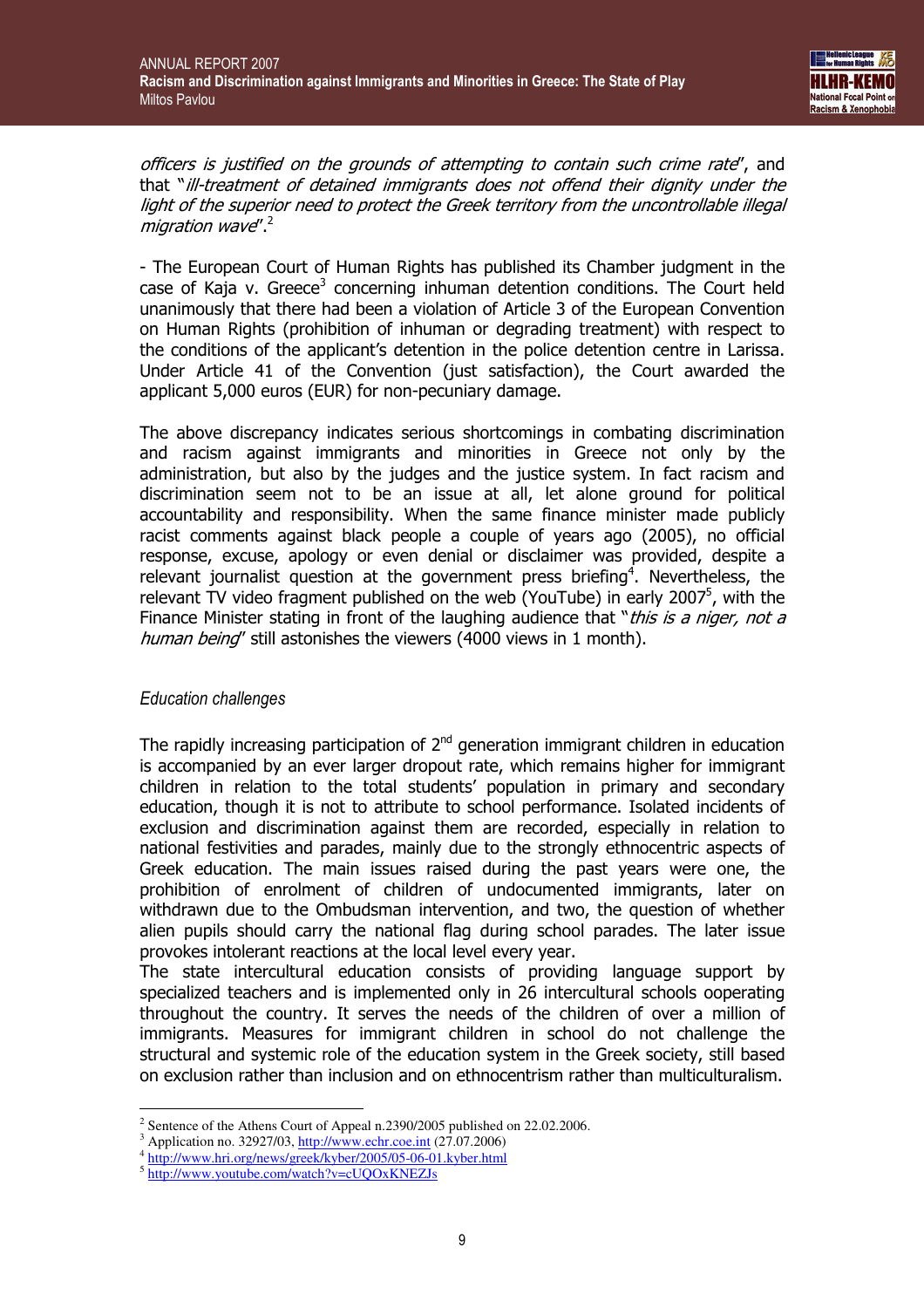

Health and social protection

Irregular immigrants are excluded from the provision of public health, unless and as long they are at immediate risk of life loss, while their appearance in the public hospitals should be reported to the police. In practice however, the medical staff of public hospitals does provide medical services, irrespective of the residence status of the patient.

Regular immigrants are holders of similar rights to those of Greek citizens, for a narrow field of social protection, namely provisions for natural disaster victims, but they are not eligible for regular disability and subsistence welfare programs, which are connected to Greek citizenship and/or ethnic origin.

#### Immigrants and political rights

There are no provisions in place for granting voting rights in local municipal elections to subjects who are not Greek or EU nationals (third country). Nevertheless, there are isolated exceptions – in some municipalities in rural Greece, the non-voting consultative bodies representative of immigrant residents were created. This the case of the Mayor of Kozani (Northern Greece) P.Koukoulopoulos (also president of the National Union of Municipalities of Greece) who announced the establishment of the immigrant council taking on an advisory and consultation role in the area of Kozani, The council's members would be elected by the vote of the locally residing immigrants.

The Greek citizenship code does not provide access to citizenship to third country nationals, neither if they were born, nor if they lived their entire life in the country. Instead, the common procedure is an application after 12 years of legal residence in Greece, supported by expensive fees (1500 $\varepsilon$ ), with no deadline or even an obligation of the state to provide an answer. Many such requests are not given a response before a decade after the application date.

The Long Term Residence status EC Directive is yet to be fully transposed into the Greek legal order, while the application for this status is possible only after paying a hefty 900€ fee, and after passing an exam following a year-long course of Greek language, history and culture. However, there is a 'numerus clausus' for taking part in these courses, to an extent that in the best of cases, no more than 5-10.000 immigrants will be able to apply for LTR status until 2011. This is an extremely low percentage of long term residing immigrants in the country (estimated roughly between half and one million, and on the basis of the 2001 census records on the duration of residence).

The recent migration law draft (later voted law n.3536/2007) included the creation of a National Commission for the Integration of Immigrants, composed by 24 members, from the public and private sector, as well as from the Greek Orthodox Church. Unfortunately no immigrants' representative or competent civil society stakeholders and organisations make part of such Commission, an aspect which has been heavily criticised by immigrant associations, political parties and civil society organisations.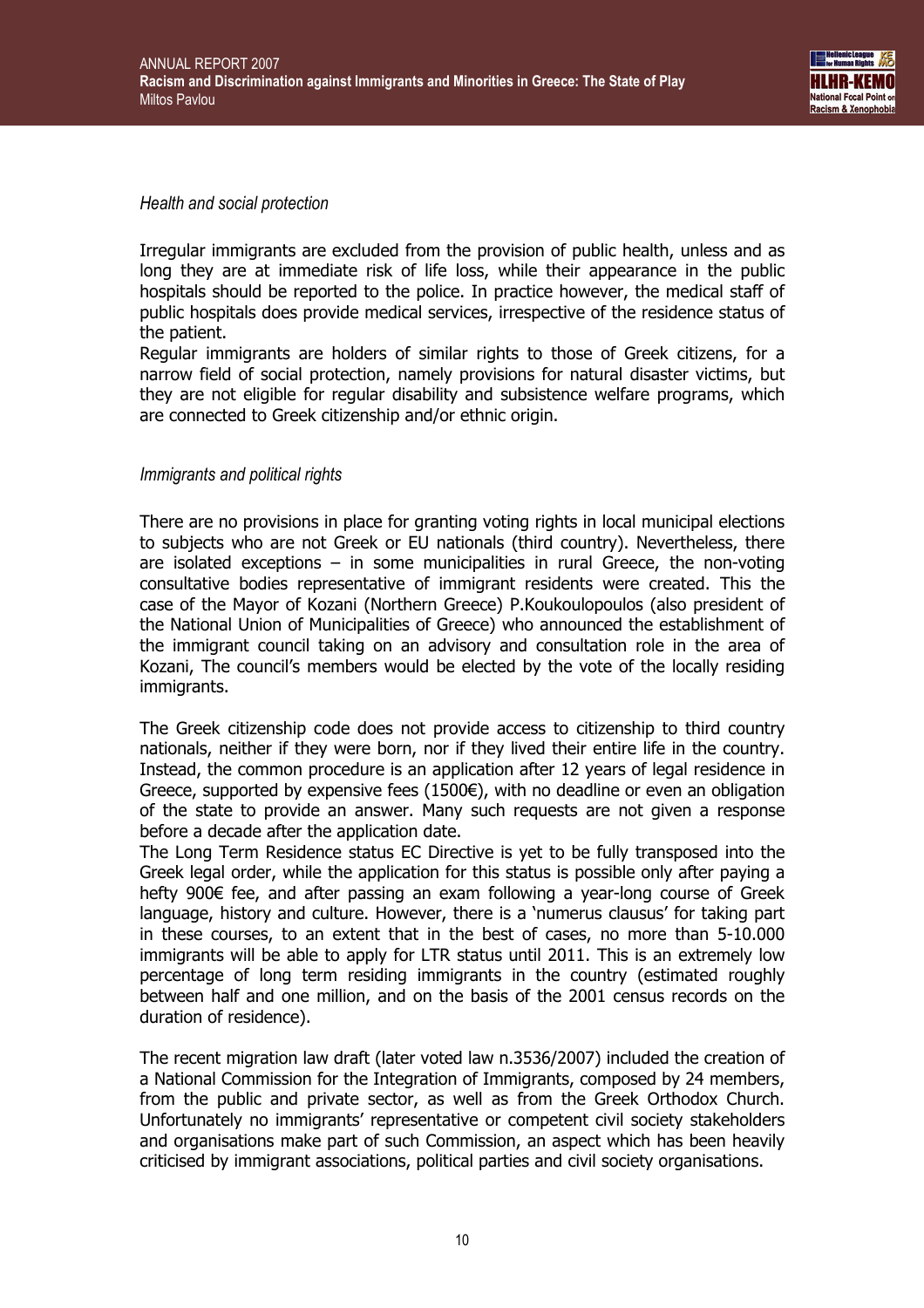

#### 2. Minorities and minority policies

#### Employment and religious diversity

There are no diversity management policies in place, neither in public nor in private sector, while no percentage of job posts is reserved to ethnic cultural minorities whatsoever. Believers of religions other than Christian Orthodox are not allowed to abstain from work to exercise their religion. No other religions' festivities are recognised in employment sector for leave purposes.

During the past years, the Greek Forum of Migrants has been repeatedly, albeit unsuccessfully, asking for the recognition of Muslim festivities, such as Bairam and Ramadan for legitimate absence from work. In early 2005, after considerable pressure from the Pakistani community and a relevant issue being opened in the Parliament by an opposition MP, the Minister of Public Order responded negatively arguing that the wide number of existing religions makes this impossible to apply.

This issue brings up the long debated and ever pending issue of separation of Church and State in Greece.

In the late 2005, the Hellenic League for Human Rights presented a law draft proposing the redefinition of clear relations between the State and the Church in Greece. This provoked much discussion<sup>6</sup> among politicians and religious leaders regarding the separation issue, that in turn lead to heated media and parliamentary debates. The immediate outcome of such initiative was the abolishment of some old and long-criticised provisions (i.e. the law n.1363 of 1938 article 1), as well as establishing new positive measures, such as the law allowing cremation for the first time.

#### Minority Education

According to available data, there has been a net improvement of the situation concerning the education of Roma and Muslim minority children since the 1990s. However, there are contradictory reports about Roma children enrolment and dropout rates.

A persisting trend is that enrollment of Roma children in ordinary community schools continues to cause tensions, intolerance and violent reactions, in some cases obliging the Roma children to attend special Roma school units, despite the firm commitment of the administration to avoid segregation of minorities in education.

The major intolerance incidents in education regard the enrolment and participation of Roma children in primary schools. In the beginning of the school year 2004-05, serious incidents of obstructing Roma children from going to school by non-Roma parents (ethnic Greek immigrants from former USSR) have taken place in Aspropyrgos (wider Athens area). Violence against Roma minority, especially in cases of housing – settlements and education, is marked by the appearance of a new

 $\overline{a}$ <sup>6</sup> http://www.hlhr.gr/kratos-ekkl.htm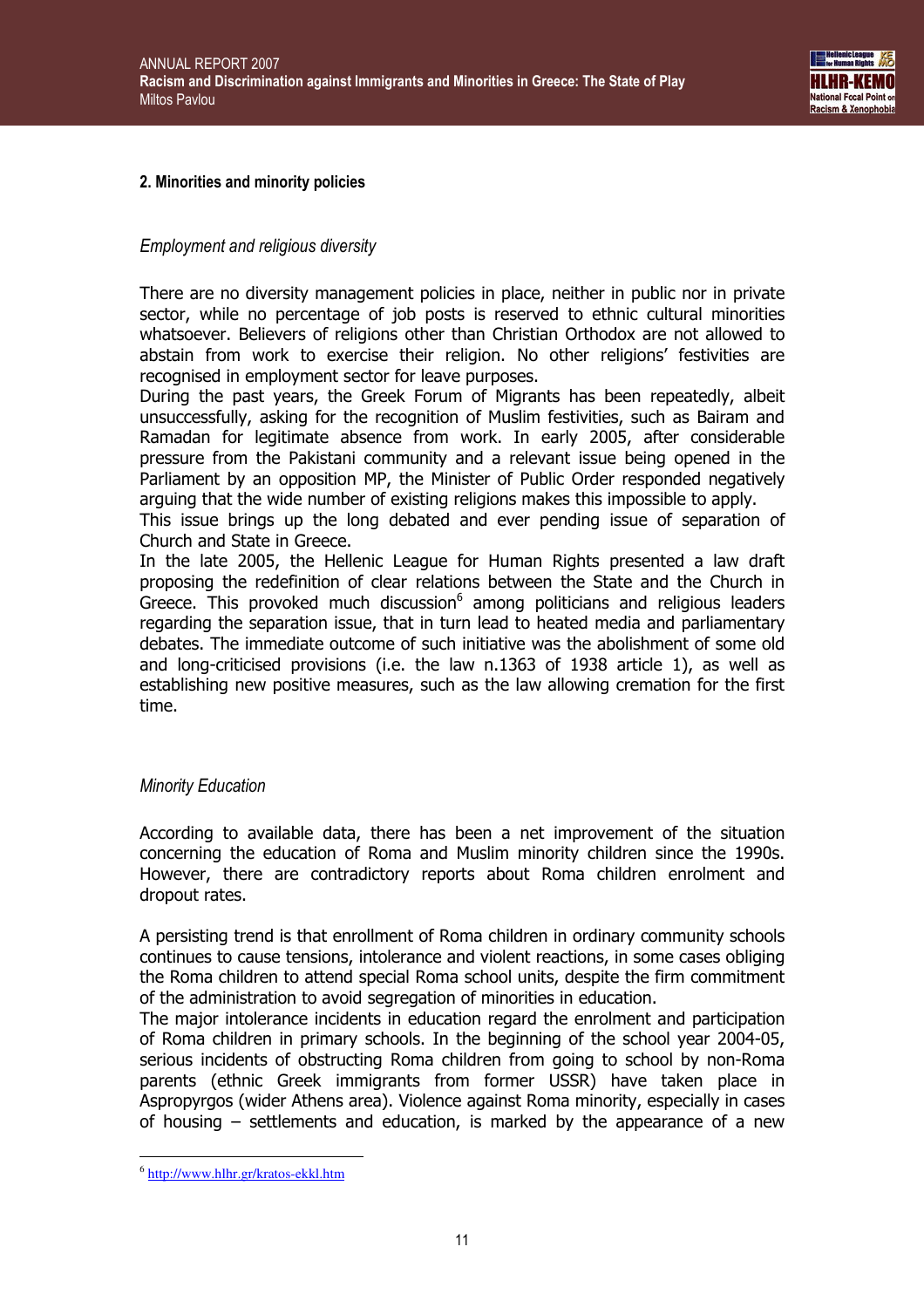

'intra-minority group' aspect. Those who strongly and violently oppose the enrolment of Roma children in schools are ethnic Greek immigrants living in the same downgraded suburban industrial area. Once more, the shortcomings are lack of infrastructure, human and material resources, in particular in education. In this way, the absence of process of integrating Roma children in school system, while declared as a major priority, becomes the fertile ground for the emergence of racist violence.

No special treatment is provided to other religions in work or schooling, except the optional exemption from Religion classes, while no tension has been recorded in Greece regarding religious symbols (headscarves etc.).

A number of pro-active and positive discrimination measures aims at improving the educational opportunities of Thrace Muslim minority members. A large proportion of these consists of Muslim minority education EU-funded projects and Roma minority education EU-funded projects as the table bellow shows:

#### Integrated Programs 2006-2007 for intercultural education (European Structural Fund and National funding)



#### Roma housing and evictions

The housing program addressing the Roma community members, through bank loans under privilege terms represents a positive trend of the last years, and a major change in relation to the years prior to 2000. However, there is a low rate of approvals and effective loans granted, thus not corresponding to the Roma housing needs.

Over the last couple of years (2004-2005) there has been an increase of evictions of Roma dwellings in the areas where major cultural and sport events had taken place or are going to take place in the near future (2004 Olympic Games of Athens, Patras Cultural Capital of Europe 2006, Votanikos area, site of a new Football Stadium). These are inevitably accompanied by tensions, local society intolerance and violent attacks against Roma.

In particular, the forced evictions and the settlement problem in Patras developed in 2006 leading to a situation marked by severe tensions among diverse institutional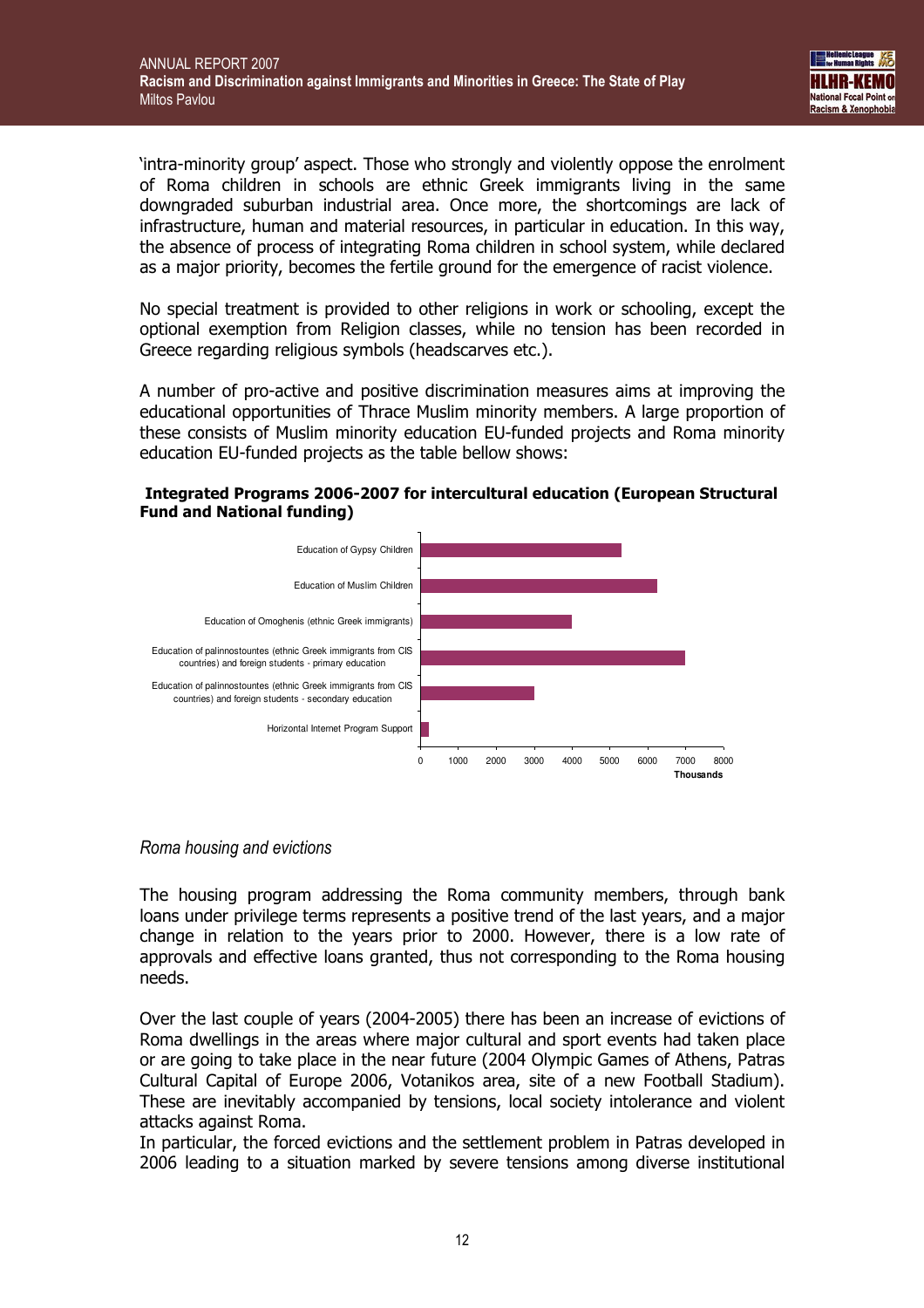

and civil society operators. Among these was the tension between the Commissioner for Human Rights of the Council of Europe Mr. Thomas Hammarberg, and the local administration representatives, in the case of the Municipality of Patras in September 2006 during and after the HCHR's visit to Patras.

In June 2006 the Patras Prosecutor's Office initiated penal prosecution for environmental pollution and disrespect of public hygiene by requesting police preliminary investigation against any responsible, either public services or settlers, and the GHM NGO as inciting illegal activities. The evictions were criticized in early September 2006 by the Commissioner for Human Rights of the Council of Europe (see above). The European Commission for Social Rights (ECSR) concluded that 'situation in Greece is in violation of Art.16 of the European Social Charter' because of the lack of adequate housing according to the number and the needs of Roma families, which do not enjoy full and adequate legal protection.<sup>7</sup>

The situation of the Roma minority led the Greek Ombudsman to talk about 'institutionalised practices of discrimination'. Among its Annual report key findings is that Roma exclusion, especially in housing, is due to *'institutionalised practices of* discrimination' and that 'the persistent practices of social exclusion of the Greek Roma rest in structural characteristics of Greek society (such as the non-transparent organization of employment market, the anarchic residential structure of the country and the clientelistic nature of political life, particularly at a local level)' $^8$ .

However, as the Commissioner for Human Rights of the Council of Europe pointed out 'under international law, resistance at local level is not a valid reason for exonerating a Government from responsibility for human rights breaches persistently occurring at local level. The Commissioner urged the Greek Government 'to take all adequate action to ensure that the basic human rights of Roma citizens are now rapidly respected in places like Aspropyrgos, Amaroussia, Patras or elsewhere'.

#### Minority policies

For what concerns the Thrace Muslim minority (under international treaties) and ethnic-cultural minorities in general (e.g. populations using less spoken languages), the ECRI in its second and third report for Greece has encouraged the Greek state to ensure that all groups, Macedonians and Turks included, may exercise their rights to freedom of association and freedom of expression in accordance with international legal standards, and to allow the registration of associations whose title includes the adjective 'Turkish'. In reality, the Greek Supreme Court in 2005 judged that the 'Turkish Union of Xanthi' should be dissolved since 'it constitutes an attempt to affirm the presence of a Turkish minority in Greece' despite the fact that in relevant cases such practice was judged to be in breach with the ECHR (art.11) by the European Court for Human Rights of Strasbourg.

In 2006 the Hellenic League for Human Rights organized a series of conferences on the role of the Mufti in Thrace and Athens, the incompatibilities of the *shariah* law with the Greek constitutional legal order, as well as on the situation and the perspectives of the Muslim minority in Thrace.<sup>9</sup>

 $\overline{a}$ 

<sup>&</sup>lt;sup>7</sup>www.coe.int/t/e/human\_rights/esc/3\_reporting\_procedure/2\_recent\_conclusions/1\_by\_state/Greece\_2006\_XVIII 1\_A4\_EN.pdf, ECSR, pp.19-22 (July 2006).

 $8$  The Greek Ombudsman, 1st Annual Report as National Equality Body, 2006., p.10.

<sup>9</sup> www.hlhr.gr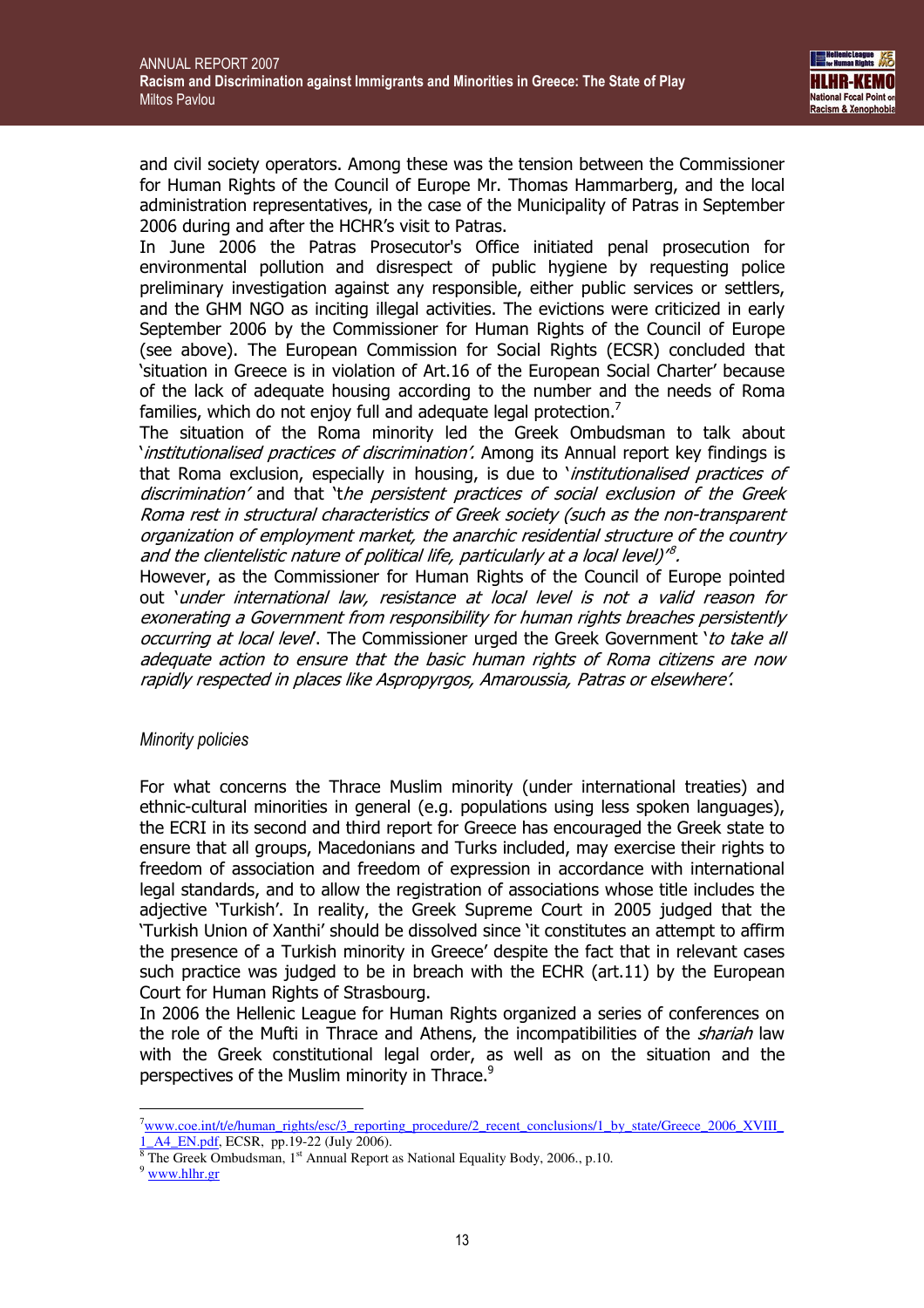

#### 3. Racism, discrimination and reactive / pro-active policies

#### Antidiscrimination and anti-racism shortcomings

In early 2005 the anti-discrimination directives have been transposed into the Greek legal order and a set of equality bodies with complementary mandates has been provided, some of which do not fully conform to the Paris Principles. After two years of implementation of the anti-discrimination legislation there are extremely few discrimination cases within the field of the anti-discrimination law, almost all of them handled by the Greek Ombudsman, which seems to be the only fully operative Equality Body in Greece. No official case of racist violence and crime has been recorded on the basis of the relevant anti-racist penal legislation (law 927/1979), although violence against immigrants and minorities, in many cases by police officers, is a reality.

The above depict a landscape of a problematic implementation of anti-racist and anti-discrimination laws, due to institutional shortcomings and the underlying attitudes.

Moreover, there is a lack of public mainstreaming, campaigning and promoting equal treatment and anti-discrimination practices and attitudes through programs targeting either specific groups or the general population.

Negative stereotypes against minority groups and legitimisation of racial violence have proven difficult to extinguish. A football game between Greece and Albania readily sets off racist tensions that lead to clashes between Greeks and Albanians and even murders. What raises concerns is that the episodes cannot be attributed to a few nationalist and fascist groups, but that they are legitimised through a mainstream anti-Albanian attitude, tolerated or shared by a large proportion of the Greek society.

The problem of police and portual corps violence against immigrants-refugees and minorities is exacerbated by the fact that the internal police audit control and investigations procedures often lead to the offenders' impunity. Only in a very small and insignificant number of cases has the investigation led to disciplinary measures, while in the absolute majority the complaint cases close as unfounded.

Social research provides indications that weak antiracist attitudes especially by the police may constitute the core of the problem. A survey published in  $2006^{10}$  based on interviews with Greek police detectives, indicates the attitudes of Greek police towards migrant communities and racist violence. The survey demonstrates that not only are migrant communities, particularly the Albanian, viewed as hotbeds of crime, but racist violence against these communities is not perceived as a significant problem by the Greek police. The latter is usually indifferent to racially motivated crimes and often view racist incidents as acts of self-defence by Greeks against the criminal 'other'. According to the author, a transformation of such attitudes would require a public recognition of the widespread racism that exists in the Greek society.

 $\overline{a}$ 

<sup>&</sup>lt;sup>10</sup> Antonopoulos G.A., Greece: policing racist violence in the 'fenceless vineyard', Race & Class, Institute of Race Relations Vol. 48(2): 92–100, http://rac.sagepub.com, 2006.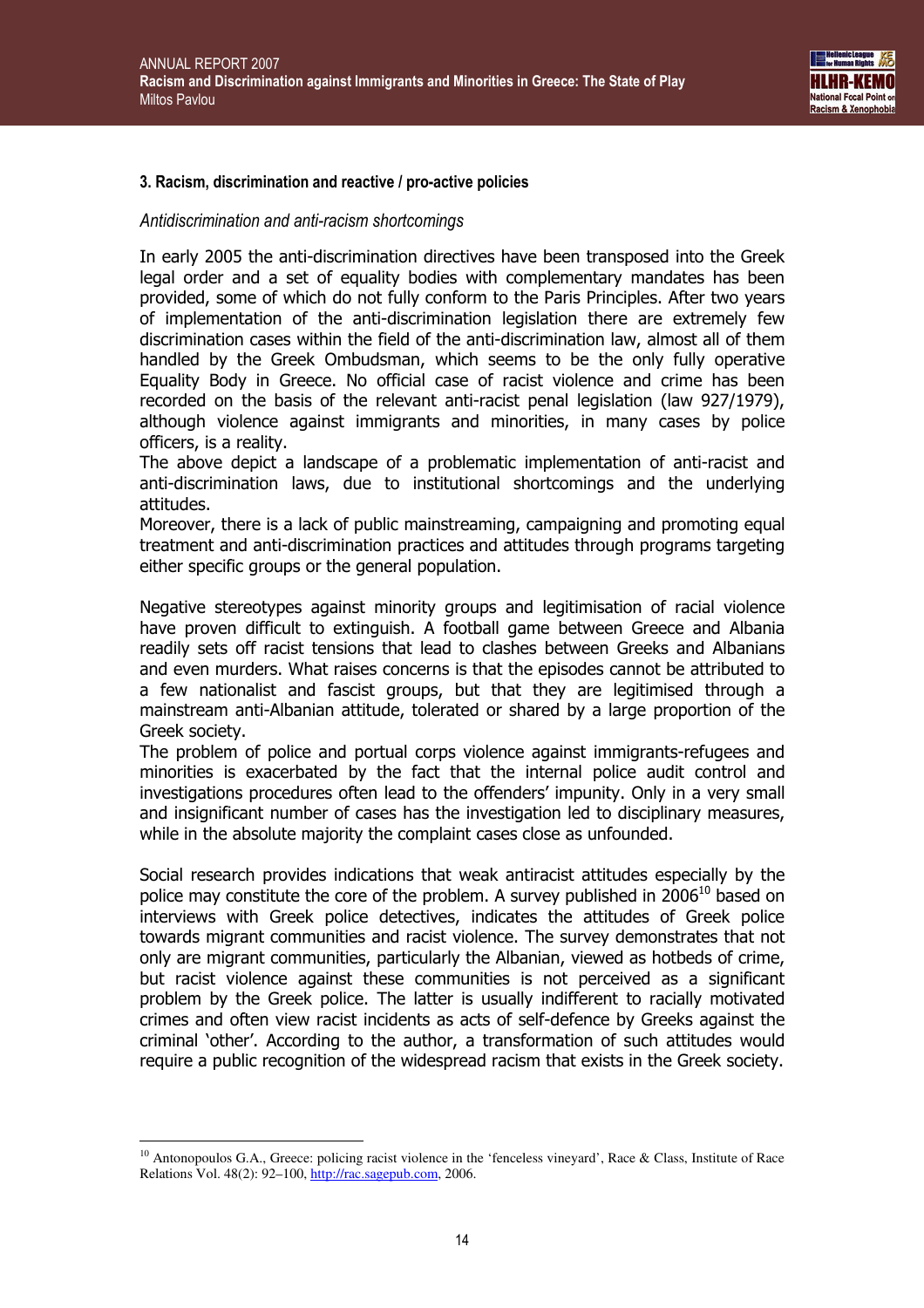It goes noted that in 2006, the Police Chief issued relevant circulars in order to improve the situation while the police officers' training programmes do include topics about racism, xenophobia, minorities and racist discourse.

Through the Circular Order n.71100/4/3/24.05.06 entitled 'Confronting racism, xenophobia and intolerance during police action' police officers are ordered to investigate eventual racist motivation in cases where immigrants or vulnerable group members are involved. Through the Circular Order n.4803/22/210 –κ/26.06.06, the Police Chief recommends the investigation of the eventual racist motivation in audit and internal disciplinary investigations, therefore taking under consideration the European Court of Human Rights Judgement in the Bekos and Koutropoulos vs. Greece case.

As far as public opinion is concerned, after the killing of a young Albanian in Crete on 01.01.2006 an opinion poll by the V-PRC poll company commissioned for a national radio network (Sky radio) showned that a large part of the public is reluctant to condemn deadly violence against Albanian immigrants. The 44% of the interviewed sample found the assassination to be an '*unjustified act'*, while 34% said that '*it is* also the Albanians' fault' (!). A significant 24% of the sample refused to respond at all and therefore to give a judgment about the murder. $^{11}$ 

#### Racist violence

The complete absence of official data on racist violence, since racist motivation is not investigated in practice, makes it impossible to draw a clear pattern or trend. However, the number of violent incidents against immigrants and minorities as reported by the press and the competent non-governmental agencies allow to depict a generic, although not completely reliable, picture of the situation in Greece over the last years.

| 2003                                         | 2004 | 2005 | 2006     |
|----------------------------------------------|------|------|----------|
|                                              |      |      |          |
|                                              |      | 12   | 16       |
|                                              |      |      |          |
|                                              |      |      |          |
|                                              |      |      |          |
|                                              |      |      |          |
|                                              |      | q    |          |
| 112                                          | 113  | 114  | $2^{15}$ |
| alleged police, border & costal guard racist |      |      |          |

#### Major racist violence incidents against immigrants and minorities (2003-2006)

\* as recorded by NFP 'Antigone' RAXEN National Annual Reports 2003, 2004, 2005 and on the basis of data collected in 2006.

The above do not represent a reliable set of data and may reflect a fluctuation of reporting capacity either of the media and NGOs or of the RAXEN NFP, rather than the effective racist crime rate throughout the years. Overall, the above reporting

 $\overline{a}$ 

<sup>14</sup> Albanian male immigrant.

 $11$  Eleftherotipia,  $(13.01.2006)$ 

<sup>&</sup>lt;sup>12</sup> Nigerian male immigrant.

<sup>&</sup>lt;sup>13</sup> Albanian male immigrant. The murderer of the 20 years old Albanian immigrant in Zakinthos after the 2004 football match between Albania and Greece has been condemned to life imprisonment in mid 2006, although the court has not taken into account eventual racist motivation (Athens Indymedia, 07.05.2006)

<sup>&</sup>lt;sup>15</sup> Albanian and Georgian male immigrants, both stabbed to death in the island of Crete.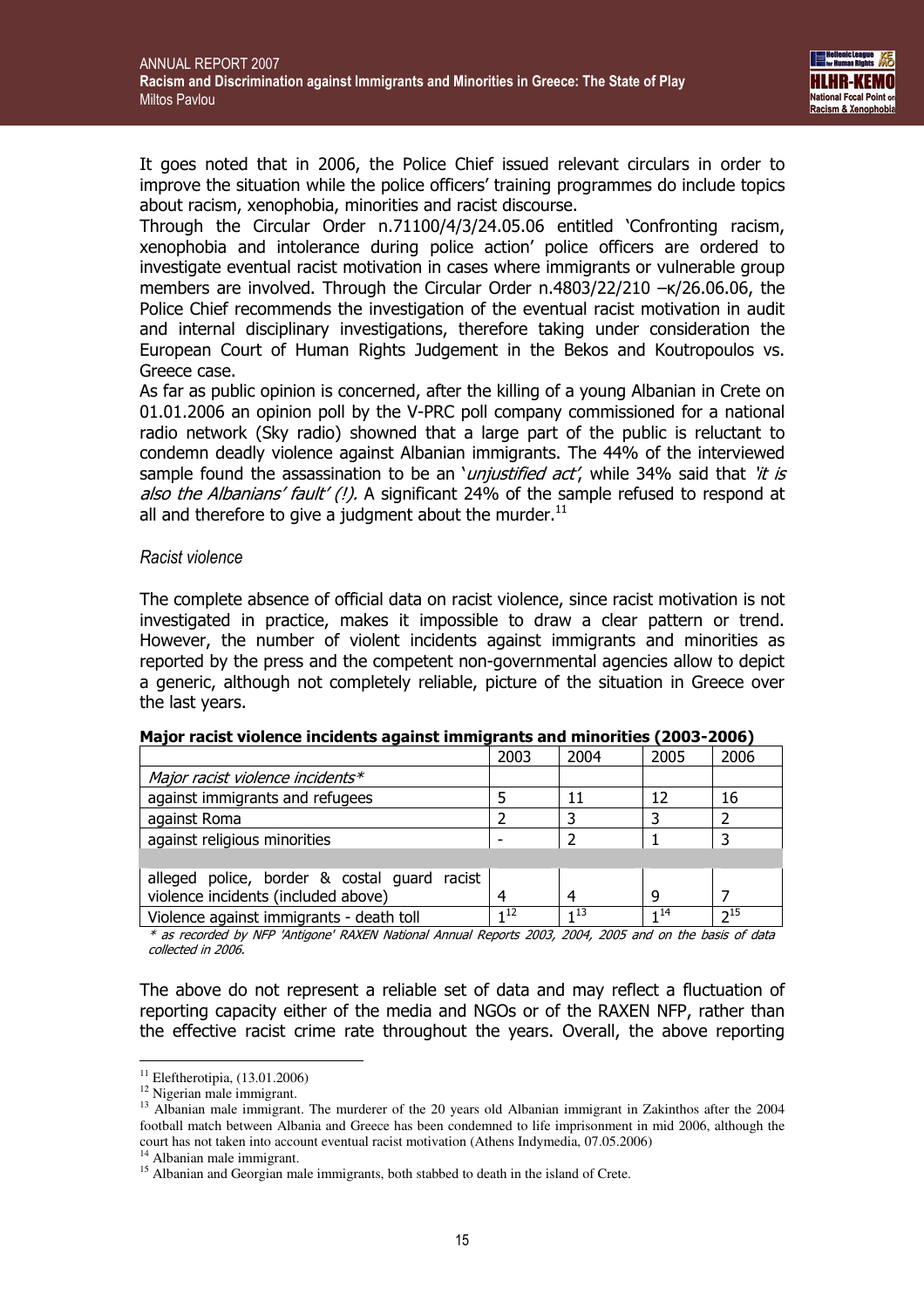

sample may provide an indicative trend of a constant or increasing number of violent incidents against immigrants and minorities.

The Olympic policing-racial profiling of Muslims and their surveillance because of anti-terrorist measures has lead to a major incident of mass abduction and interrogation under undefined circumstances by Greek and foreign secret services in summer 2004. This issue has lead to a heated debate in the Parliament and has been under the focus of international media in 2005. The arrest of the Pakistani community leader in Greece upon a Pakistan government request has been allegedly connected to the above case.

#### Positive trends

In 2006 the Greek Ombudsman has extended its institutional mandate to gender discrimination, as well as to sexual harassment at the workplace. Such provisions do no regard directly ethnic and racial discrimination. However in view of the fact that immigrants and minorities may experience multiple and indirect discrimination, this is a significant legislation in terms of extension of the Ombudsman's activities as the only fully operative and efficient equality body in Greece<sup>16</sup>. In fact, more stakeholders and experts indicate the Greek Ombudsman as the body that should assume the entire anti-discrimination equality body mandate, private sector included.

The religion-oriented racism is not usually the case in the Greek society and intolerance towards Muslims or islamophobia incidents have not been detected or reported. The public policies are not terror-fear driven and no particular security measures have been taken towards Muslim religious minority group in Greece.

While there are sporadic episodes of Anti-Semitic vandalism against monuments and verbal threats through street graffiti, no violent incident against persons on the basis of their religious beliefs has been recorded over the last years. Furthermore, a 2004 law has set a date (27 of January) for Commemoration of the Greek Jews Holocaust Martyrs. However, during the 2006 Lebanon war, the state of Israel was depicted as the 4rth Reich and anti-semitism had marked a segment of media and political discourse, mostly the extreme right-wing one.

Notwithstanding the great number of immigrants of Muslim religion and the practical absence of racist tensions against them, no official mosque still exists outside of the Western Thrace Region, while a notable number of unofficial mosques operate in Athens informally but without intolerance problems. A late 2006 law provides for building a mosque in Athens in order to satisfy the needs of Muslim inhabitants. The downside is that the law provides for the administration of the mosque by Christian orthodox public officers and the designation of the imam by the Minister of Education and Religions upon their recommendation.

 $\overline{a}$  $16$  Law n.3488/2006.